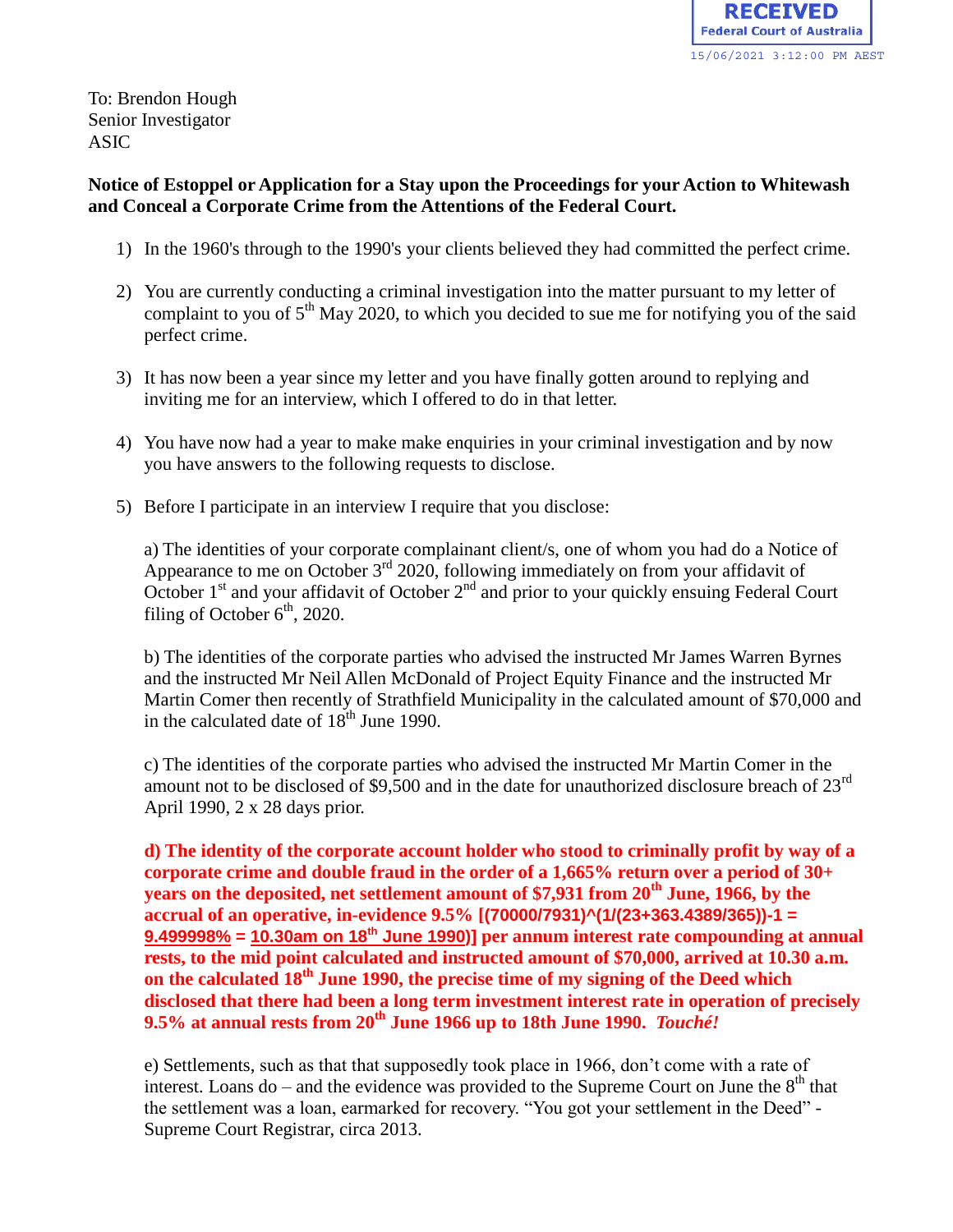f) Please advise me as to where the above four pieces of information have been provided by you in any documentation you have served upon me or filed with the Federal Court.

g) If you have not disclosed this information as to a replicable corporate crime practice by now then I put it to you that you are running the current proceedings as a bluff with a view to concealing a time honoured and sacrosanct corporate crime enshrining a long buried but detectable intended massive double fraud, completed by highly skilled, instructed agents who held that office, and seeking to create harmful and unlawful precedents for future precedential reliance by way of contrived court proceedings and pleadings designed to bring the Federal Court into disrepute.

- 6) I note that in earlier telephone proceedings with the Federal Court, ASIC succeeded in having my motion for an order sought, requesting you to advise the Court and myself of the precise date since  $6<sup>th</sup>$  June 1966 to the present day when my Reserve One moneys, or any of the other reserve moneys, ceased to be real, ceased to be legal tender, ceased to be able to be used by me for the payment of debts, mine or others, at a loss, or commence to be proceeds of crime, such that my moneys cannot be used to pay a debt. As you could not give a date for any of these events you succeeded in having the Order sought dismissed as you have no date, or any date, for which I do not have a rebuttal. Hence none of the above arguments apply as there is no such date and I can do what I like with my money as it is admitted in your concise statement that the moneys which "are available to pay off loans and debts" and my Affidavit of Truth, aka Affidavit of Fact, of November  $13^{th}$  2020, was not able to be rebutted within 28 days so stands as unrebutted truth, as of December  $11<sup>th</sup>$  in relation to statements of fact and lawful, positioned assets.
- 7) It is presumably your corporate client/s who is/are most perturbed at my chance discovery of the fresh evidence in the form of my Supreme Court file and thence be able to understand and learn how to access my provisioned "all moneys outstanding (t)hereunder" in the Deed of Engagement and Provision.
- 8) I remind you that on August  $30<sup>th</sup>$ ,  $2017$ , Westpac Banking Corporation admitted all facts put to it on August  $16<sup>th</sup>$  under section 17.3.2 of the UCPR, giving rise to my entitlement to a section 17.7 Judgment Upon Admissions, and went on on September  $14<sup>th</sup>$ , 2017, to confirm its admissions and was content to also admit to further elaborations without complaint.

## **Identities to be disclosed first**

9) I do not wish to meet with you for the interview until you disclose to the Court and to me the identities of the party/ies who committed the detectable fraud over 31 years from 1966 to 1997 and if you choose to conceal the identities of the fraudsters I will seek that your action be dismissed as a cover up to conceal a crime from the eyes of the Court. This letter will serve as an estoppel of further proceedings until you disclose to the court the identities of those corporate parties who believe/d they had/ve committed the perfect crime, which was to eventually give rise to the Perpetuity that I can draw upon to help many many others and something conceivably to eventually be to Australia's and the world's benefit, which is the only way that is available to me to access my moneys that the law provides and the law allows, that any fight be brought up to the doorstep of the perpetrators, which process you should not be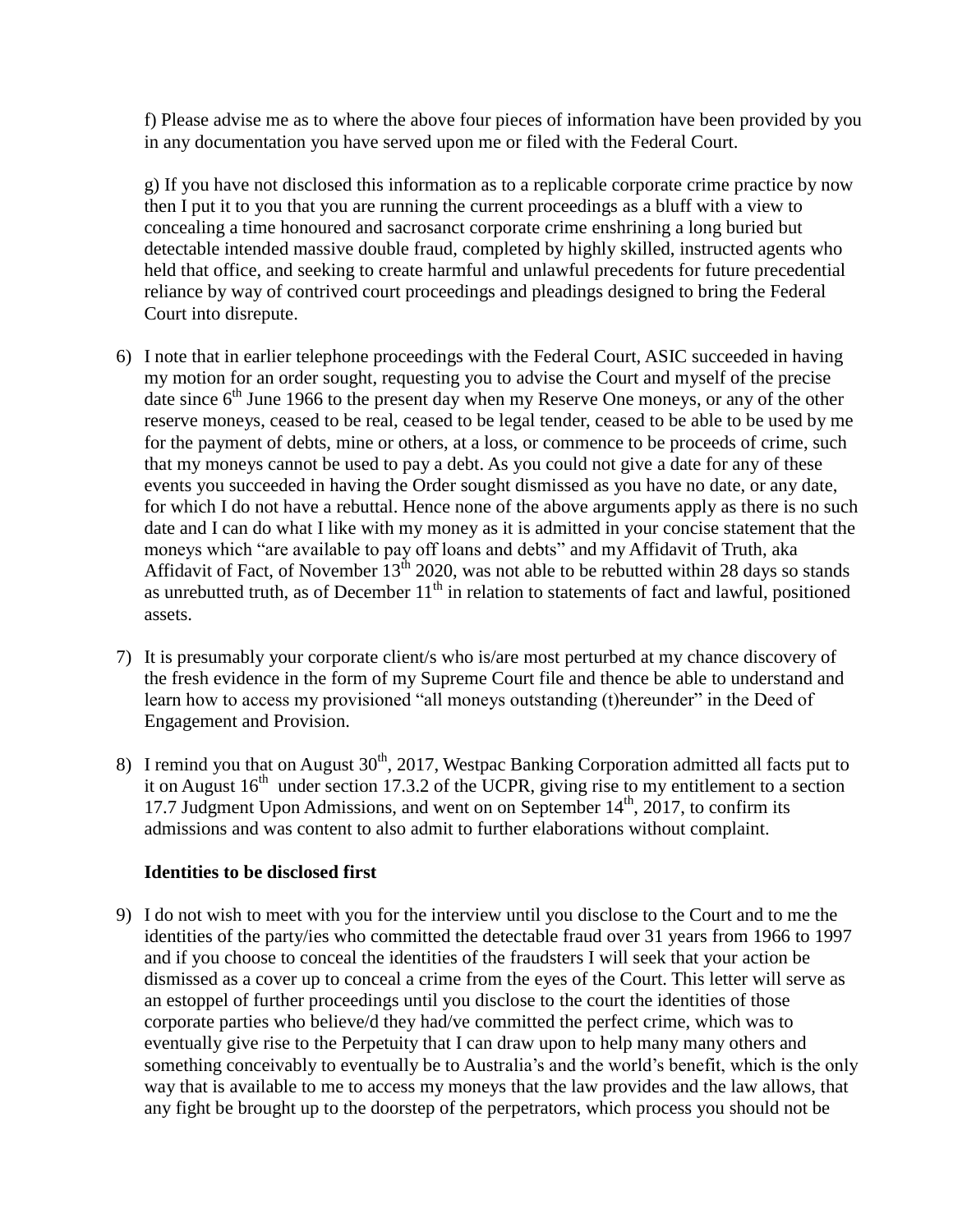opposing; as to oppose is a contempt and attempt to pervert the course of justice and conceal an in-evidence crime.

- 10) I did not enter into the Deed for any reason you could glean from a reading of the Deed out of context and in isolation from what was happening at the time, being the loan investments, so the Deed put to me by instructed agents due to my not having been the party who breached my Terms and being an Investor by an Order of the Supreme Court dated  $8^{th}$  June 1966, was not an instrument of fraud but rather one of inducement, which did not work, and provided no immediate benefit at the time, although it was guaranteed by AGC. I entered into the Deed for completely different circumstantial and compulsory reasons than that which the Deed suggests but in the short term, in the circumstances, the Deed was intended to bankrupt me by those who did not fully understand or appreciate the power of what lay in it.
- 11) The only jurisdiction the Federal Court and ASIC have in this matter is that which they both had from the day of their respective creations in relation to the fraud announced on  $8<sup>th</sup>$  June 1966 and revealed above. Apart from that, the Federal Court and ASIC have no jurisdiction as my matter remains essentially a Supreme Court matter until the day the last cent is paid to me and to any others who may have a claim under the Deed. Perhaps not even then does the jurisdiction of the Supreme Court cease. It does not cease because one is accessing one's Court Order originating moneys in the only way which the law provides and the law allows. The jurisdiction of the Federal Court only arises due to the corporate frauds of 1966 to 1997 and attentions should not seek to be diverted away from those corporate crimes.
- 12) I note from your letter that you claim a criminal investigation is merited for paying out money as a benefactor, rather then stealing it. The money that you say merits a criminal investigation is payment of moneys arising from a Supreme Court action.
- 13) Please explain to me why it a criminal offence to pay one's own money that originates with a Terms of Settlement and a Supreme Court order, neither of which I was the one to breach, that accrued at a rate of interest of 9.5% over 24/30 years, subsequently modified by a Deed of Engagement and Provision. Apparently you say that my deployment of my such moneys at a loss merits a criminal charge when I have not breached or defaulted and in 1992 North Sydney detectives said the matter was civil. Now after 30 years you suddenly say the matter is criminal! (which it is due to the illicit 1,665% issue). The crime you seem to say is for me to use my money to pay out debts of others for one quarter of the value of a loan or debt or mortgage and suffer a 75+% loss in so doing, as the price I have to pay to access my moneys via a swap arrangement where I get access to my moneys as non appreciating moneys, courtesy of a service provided indirectly to me, as a person in need of a process to access my moneys, by opportunistic creditors who do not practice truth-in-lending, who pass off fictional interest which my more pedigreed interest easily douses in every case when the two intersect - and continues to appreciate in the creditors' hands until it is no longer "moneys outstanding thereunder" i.e. cashed in with any of the guarantors who will know how to deal with it so it is not a problem to them.
- 14) I have elsewhere advised that the evidenced admission as to the intended fraud upon me was provided to the Supreme Court in the Order application of  $8<sup>th</sup>$  June 1966, which led to my father and I being relieved by way of crimes and scams of in excess of \$800,000.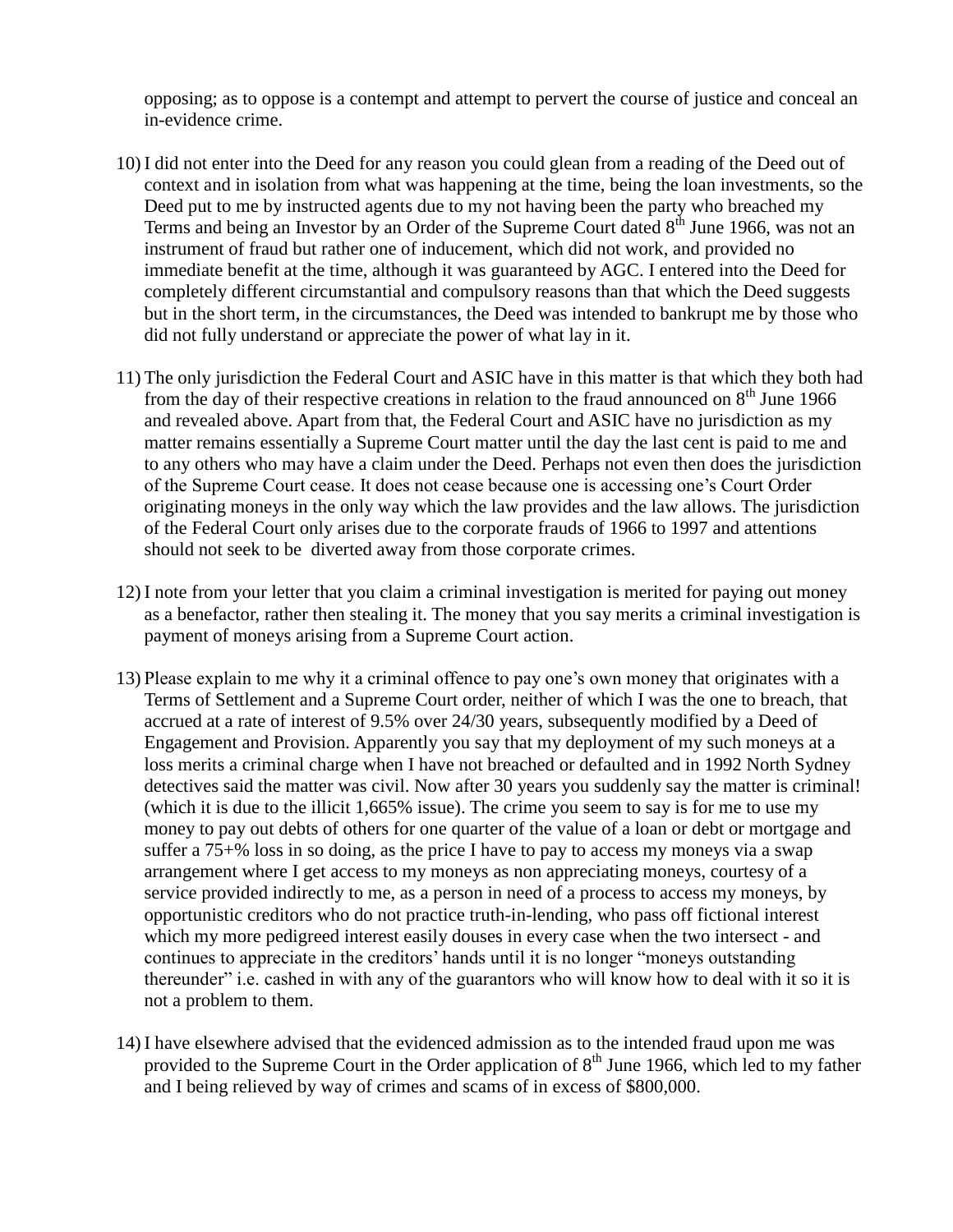- 15) It is the case, is it not?, that in your alleging criminal activity you are seeking to conceal the identity of corporate criminals who approached me and my father to get and to cause over \$800,000 outlay and loss from us and in so doing believed they were committing the perfect crime as ASIC is on their side, alleging that the victim is the perpetrator because the crime became unstuck in 1999 and your corporate clients are upset.
- 16) In saying there is criminality for what is the paying of debts for others at a loss, it in noted that the accusers only refer to my first reserve account. The other fourteen equitable reserves that trace back to the all encompassing "all monies outstanding" portion of the provision in the Deed are not being said to be fraudulent, or to not exist etc, should their provisioned negotiable equitable entitlement moneys be drawn upon to pay debts without a licence to pay a debt, as ASIC is only concerned with Reserve One of the fifteen reserve accounts now kept in my functional construct AM Common Law Reserves Charitybank.

## **Some Recent Background for the Record**

17) By September 17<sup>th</sup>, I had a conundrum. Reserve One had reached over \$ 3 billion and I had in on February 24<sup>th</sup> 2016 won the 2014 contractual civil bet with the State of New South Wales and the money was 'back in the pot' so to speak, ready for its next application after having won my second contractual civil bet. I thought that as it had been noticed what I did with my money by the Supreme Court of Equity, if I did not move on to my next mission and if I did not do something with my moneys it was likely someone would soon come along and say I had either played fast and loose with them in the contractual civil bet or abandoned my moneys. Hence I thought to myself "if I have moneys that:

- stem from a Terms of Settlement which I was not the one to breach and

- a Court Order, which I was not the one to breach and a

- subsequent Deed of Engagement and Provision given to me due to the fact that I was not the one to breach when having been approached so to do and

- that Deed is attested to by an appertaining guarantee then

if I have such appreciating moneys then one thing I should be able to do with them is do as banal a task as pay a debt, or debts, to show that I have not abandoned my moneys.

- 18) Firstly, I did 10 old card debts of my own from 1997 that were promptly wiped out. Then word started to spread and more people approached me and it has been largely word-of-mouth ever since with my Terms and Court Order originating moneys starting fiduciarily to become accepted more and more in an an increasing number of instances to pay a debt as they are an unusual though lawful form of legal tender with an inherent quality that they appreciate due to the bank guaranteed provision in the modifying Deed, which modified an underlying, preexisting, in-evidence 9.5% interest rate, which had been in operation from 1966 to 1990.
- 19) My process of making payments has been continually improving largely due to the input and assistance of numerous bank staff in different places giving advice as to how to improve the payment process to make it effective with the assistance and guidance of many unsung bank staff who offhandedly gave me tips and pointers along the way (e.g. only the processing party should go in the To: line) in discrete conversations saying "it all sounds like a good idea, something has got to change" or "this should put a bomb under it".

## **ASIC's sole jurisdiction**